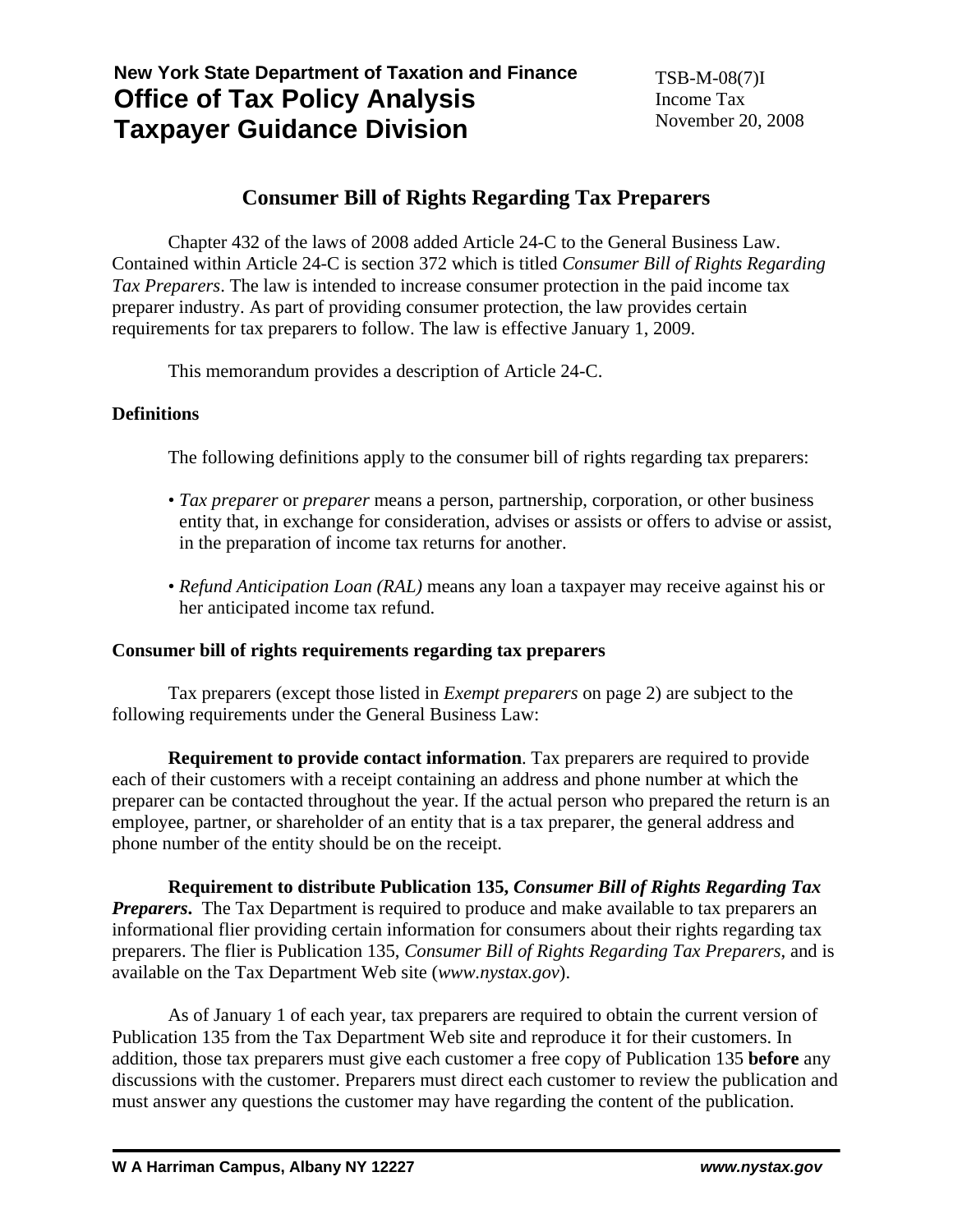No later than October 15 of each year, the Tax Department must send a copy of Publication 135 to each tax preparer who has been found to be in violation of the consumer bill of rights requirements regarding tax preparers as stated above.

**Note:** The Tax Department will not print and mail bulk orders of Publication 135 to tax preparers for distribution to their customers.

**Exempt preparers.** Certain tax preparers are exempt from the requirement to provide a receipt with contact information and the requirement to give Publication 135 to potential customers. However, all tax preparers are subject to the requirements concerning RALs described in the next section.

 The tax preparers that are exempt from the requirements regarding contact information and the Publication 135 are:

- an employee or officer of a business enterprise who is preparing the tax returns of that business enterprise;
- a fiduciary, and the employees of the fiduciary, who advise or assist in the preparation of income tax returns on behalf of the fiduciary estate, the testator, trustee, grantor, or beneficiaries;
- an attorney who advises or assists in the preparation of tax returns in the practice of law, and his or her employees;
- a certified public accountant (CPA) licensed under the New York State education law or licensed by one or more of the states or jurisdictions of the United States, and his or her employees;
- a public accountant licensed under the New York State education law and his or her employees;
- an employee of a governmental unit, agency, or instrumentality who advises or assists in the preparation of income tax returns in the performance of his or her duties; and
- an agent enrolled to practice before the Internal Revenue Service (IRS).

# **Requirements concerning RALs**

 All tax preparers, **including** those listed in *Exempt preparers* above, are subject to the following requirements concerning RALs:

 Tax preparers are prohibited from advertising RALs as refunds (for example, advertising a RAL as an *instant refund*). Additionally, any advertisement by a tax preparer that mentions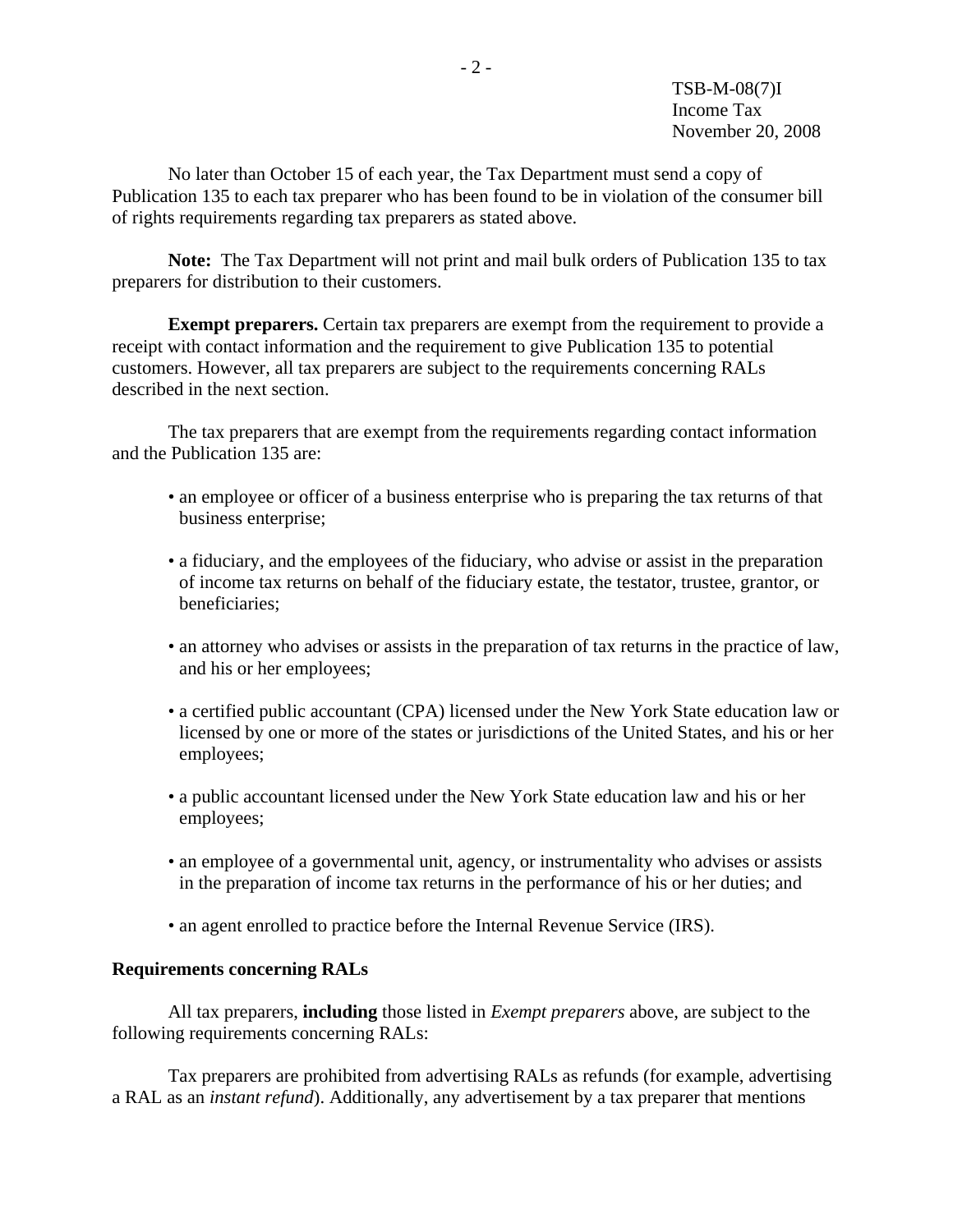TSB-M-08(7)I Income Tax November 20, 2008

RALs must state conspicuously that a RAL is in fact a loan and that a fee or interest will be charged by the lending institution. The lending institution must be identified in the advertisement.

 In addition, **before** a taxpayer enters into a RAL, the tax preparer facilitating the loan must provide the following text in a disclosure statement to the taxpayer, in writing and in at least 14-point type:

 $\overline{\phantom{a}}$  ,  $\overline{\phantom{a}}$  ,  $\overline{\phantom{a}}$  ,  $\overline{\phantom{a}}$  ,  $\overline{\phantom{a}}$  ,  $\overline{\phantom{a}}$  ,  $\overline{\phantom{a}}$  ,  $\overline{\phantom{a}}$  ,  $\overline{\phantom{a}}$  ,  $\overline{\phantom{a}}$  ,  $\overline{\phantom{a}}$  ,  $\overline{\phantom{a}}$  ,  $\overline{\phantom{a}}$  ,  $\overline{\phantom{a}}$  ,  $\overline{\phantom{a}}$  ,  $\overline{\phantom{a}}$ 

You are not required to enter into this refund anticipation loan agreement merely because you have received this information.

If you do sign a contract for a refund anticipation loan, you will be taking out a loan. You will be responsible for repayment of the entire loan amount and all related costs and fees, regardless of how much money you actually receive in your tax refund.

If you do not take out this refund anticipation loan, you are eligible to receive a gross tax refund of approximately \$ (insert amount).

If you do take out this refund anticipation loan, you will be responsible to pay \$ (insert amount) in fees for the loan. After these fees are paid, you will receive approximately \$ (insert amount) as your loan.

The estimated annual percentage rate of your refund anticipation loan is (insert amount)%. This is based on the actual amount of time you will be lent money through this refund anticipation loan.

If you do take out this refund anticipation loan, you can expect to receive your loan within approximately two business days of (insert date).

If you do not take out this refund anticipation loan, you can still receive your tax refund quickly. If you file your tax return electronically and receive your tax refund through the mail, you can expect to receive your refund within two business days of (insert date). If you file your tax return electronically and have your refund directly deposited into a bank account, you can expect to receive your refund within approximately two business days of (insert date).

 A tax preparer is obligated to complete the required disclosure accurately with all relevant information for each taxpayer. In addition, the completed disclosure form must be signed by the taxpayer before he or she enters into a RAL. The Tax Department will not provide the disclosure statement in an official form for tax preparer use.

 $\overline{\phantom{a}}$  ,  $\overline{\phantom{a}}$  ,  $\overline{\phantom{a}}$  ,  $\overline{\phantom{a}}$  ,  $\overline{\phantom{a}}$  ,  $\overline{\phantom{a}}$  ,  $\overline{\phantom{a}}$  ,  $\overline{\phantom{a}}$  ,  $\overline{\phantom{a}}$  ,  $\overline{\phantom{a}}$  ,  $\overline{\phantom{a}}$  ,  $\overline{\phantom{a}}$  ,  $\overline{\phantom{a}}$  ,  $\overline{\phantom{a}}$  ,  $\overline{\phantom{a}}$  ,  $\overline{\phantom{a}}$